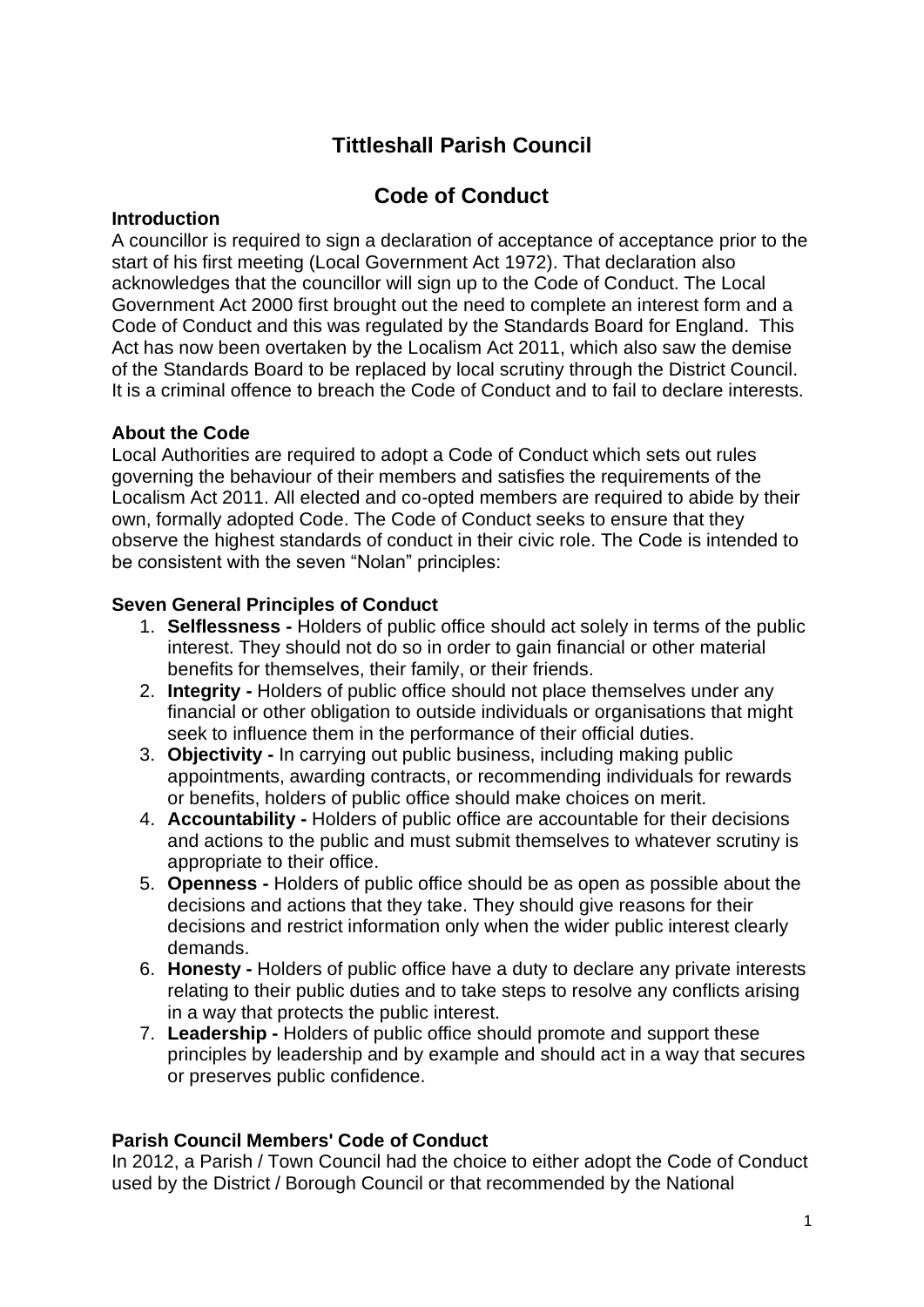Association of Local Councils. Tittleshall Parish Council has agreed to adopt the Code of Conduct implemented by National Association of Local Councils.

## **How it works - completing an Interests Form**

An interest's form must be completed within 28 days of the member holding office. This includes details relating to property and land in the district and work and business. These interests are known as Disclosable Pecuniary Interests (DPI). The form should also include interests relating to club membership and other local interests. The form, once signed, is given to the Clerk who then forwards a copy to NNDC for posting on their website. Members should then keep that interest form up to date. There is no need for a member to declare a DPI at a meeting provided it is on the Interests Form, however best practice suggests it is good to declare this interest at the start of the meeting or at a time when it might come up in discussion. Members are also required to declare interests which may not be on their Interests Forms. For example, if a planning application is under consideration and a member knows the applicant very well, then the member should declare that interest. However, that member may apply for a dispensation to talk and even vote on an item, provided the member has requested that dispensation in advance of the meeting and to the Clerk. There is an item at the start of the meeting for disclosure of all interests and requests for dispensations. The Council as a Corporate Body considers any such requests.

### **How it works - pecuniary interests in matters considered at meetings**

Section 31 of the Localism Act 2011 sets out what a member must do if he or she has (and is aware that he or she has) a DPI in a matter which is to be considered or is being considered at a meeting at which the member is present. Section 31 applies to all councillors and to the very few co-opted members of committees who are not councillors but who are allowed (by law) to vote on certain committee decisions. A DPI is an interest of **either** the member or co-opted member o**r** the member's or coopted member's spouse or civil partner. There are national rules relating to disclosable pecuniary interests as laid down in Chapter 7 of the Localism Act 2011 [www.legislation.gov.uk.](http://www.legislation.gov.uk/) In consideration of the Nolan Principles outlined above, a member should also disclose an interest (although not a DPI) where a member of the public might consider that that member could be influenced in any decision they may make.

#### **How it works - granting a dispensation**

.

So, in what circumstances may a dispensation be granted to a member to remove from that member the prohibition on taking part in a discussion and or a vote on a matter in which he or she has a disclosable pecuniary interest? Section 33 says that a relevant authority (which, for our purposes, means the parish council) may grant a dispensation relieving the member from either or both of the restrictions in section 31(4) in cases described in the dispensation. But, it may only do so in response to a written request made to the clerk by the member concerned. In the case of a parish council, it may grant a dispensation under section 33 only if, after having had regard to all relevant circumstances, it considers that:

• without the dispensation, the number of members or co-opted members prohibited from participating in any particular business would be so great a